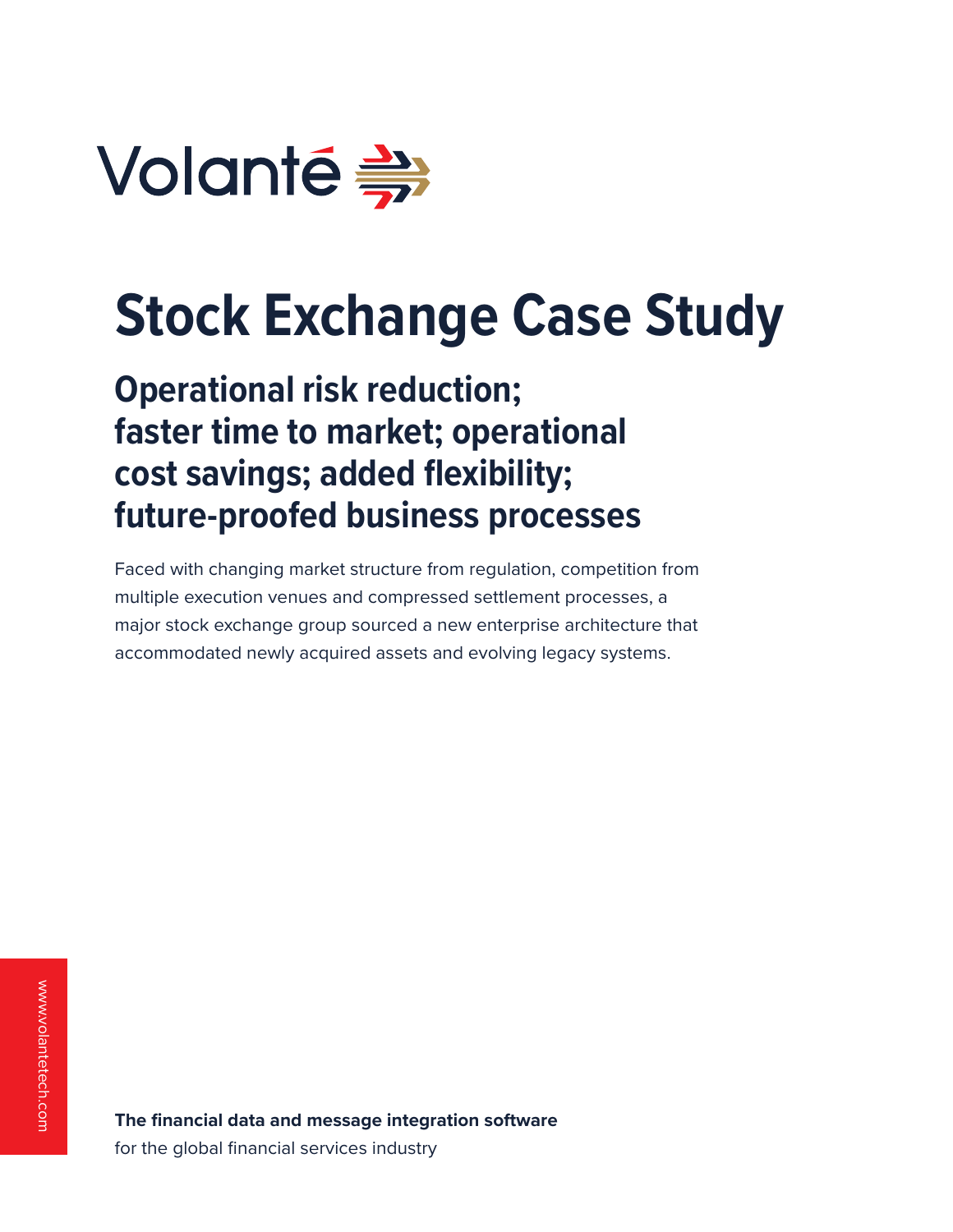## **Project Background**

The Chief Architect of a major stock exchange group faced new market structure challenges bought about by regulation (Reg NMS) and competition in terms of speed and transparency required change across the securities life cycle processes of the group's operations.

The exchange needed to improve communication and data exchange across a population of approximately 30 legacy systems that had grown organically over many years in a heterogeneous manner with no common definition of data. The systems' lack of interoperability was hindering evolution to new business processes.

#### **The Challenge**

Several options presented themselves. To "build" with in-house development, "buy" through the purchase of packaged software, or create a combination of toolkits off-the-shelf with outsourcing to deliver a durable ongoing business information platform for the exchange.

### **The Solution**

Volante Designer was the selected product to create and transform exchange-specific securities data. Training to internal staff was provided to enable rapid and flexible response to the changing requirements of market structure in the future.

The entire project was implemented in just 18 months. By using off-the-shelf components and offshore development with Volante, costs were reduced when compared to an in-house solution based on planned manpower overheads. Without Volante, the in-house cost would have been 60 man months. With Volante it was 12 man months for message mapping and six months of Volante effort and expertise. Three exchange staff mapped the message flows between the legacy systems across the exchange and migrated the applications' data import-export functions to a new architecture that accommodated their heterogeneous data nomenclatures. Once the exchange mastered the Volante toolkit, development cycles and exposure to operational risk of delivery were reduced, and flexibility was built into the exchange's overall data architecture.

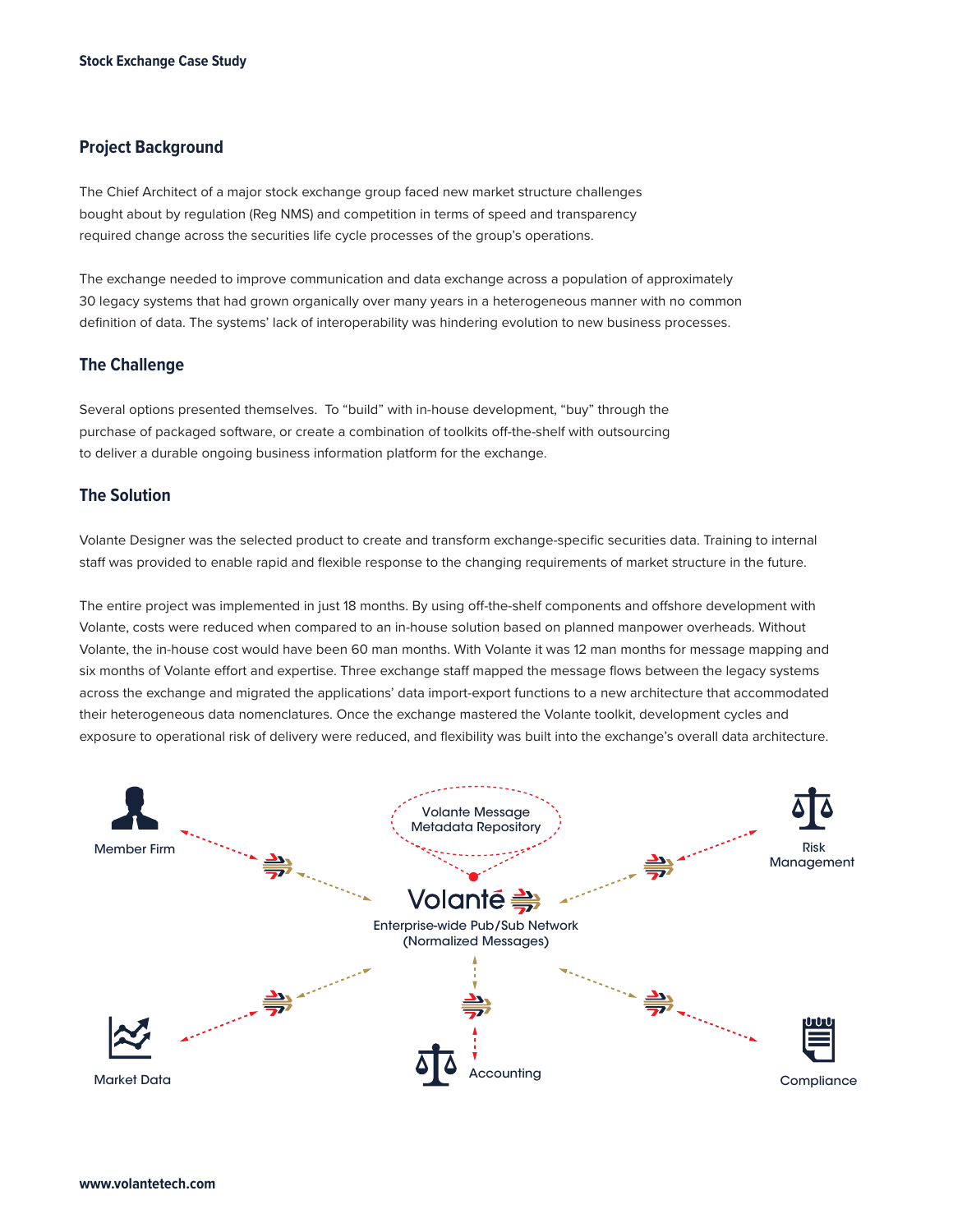# **The Customer Experience**

As part of the process to source a new enterprise architecture that accommodated new assets and evolved legacy systems, the exchange planned to roll out a new high-speed central backbone as an information bus and integrate onto it messagebased data from approximately 30 different systems so that group-wide functions could be centralized and shared with attendant economies. Organic evolution of systems and expansion by acquisition meant that no common data formats existed – representing a fundamental blockage to the concept of interoperability and concentration of life cycle processes.

Data from multiple legacy systems, including the core trading and market data systems, as well as posttrade processing had to be translated into a newly defined standard message format.

Comments the Chief Architect: "We met with Volante after we saw them at a conference. Following several meetings we became convinced that there was significant merit in working with a firm whose core capability was message-based integration – which we had already realized was central to our direction. With the increasing move to industry standards we thought we could benefit from pre-written code – and where we were totally proprietary we thought we could apply the same concepts to our specific circumstances. The Volante team – from CEO to product development -- impressed us and inspired us to go down this route with them."

The business case was based on cost, reduced risk and appreciation of the sheer scale of the task, which required innovation and sustainable adoption of technology. The Volante solution used by existing IT operations and development dovetailed well with existing technical skills within the IT department.

"By moving into 'standards,' we tapped into industry-wide economies of scale in the ongoing evolution of data and interoperability between in-house systems and between new counterparties."

The exchange was a native C++ user and chose not to use Volante's standards Java code generator. Volante accommodated this preference and built prototypes that showed they could generate high-quality C++. Once this fundamental architectural question was addressed, Volante Designer was able to become the factory for developing the interface gateways between the exchange's legacy systems and the enterprise service bus backbone.

"Volante Designer revolutionized our approach to data in the project – and above all commoditized a technical process which could have been a major cost to the project – and at the same time built in flexibility for the future," the Chief Architect said. Volante generated code by providing incremental releases of Designer that over the lifecycle of the project from beta to production improved the latency of the message transformation by up to 20 times. "This served to educate us that Volante's message skills were an engineering science in their own right," he said. On average, more than 800 million messages a day are processed through the Volante-based gateways onto the enterprise service bus backbone. Peaks of well over a billion messages a day are not uncommon and the translations implemented in the gateway do not impede the business process.